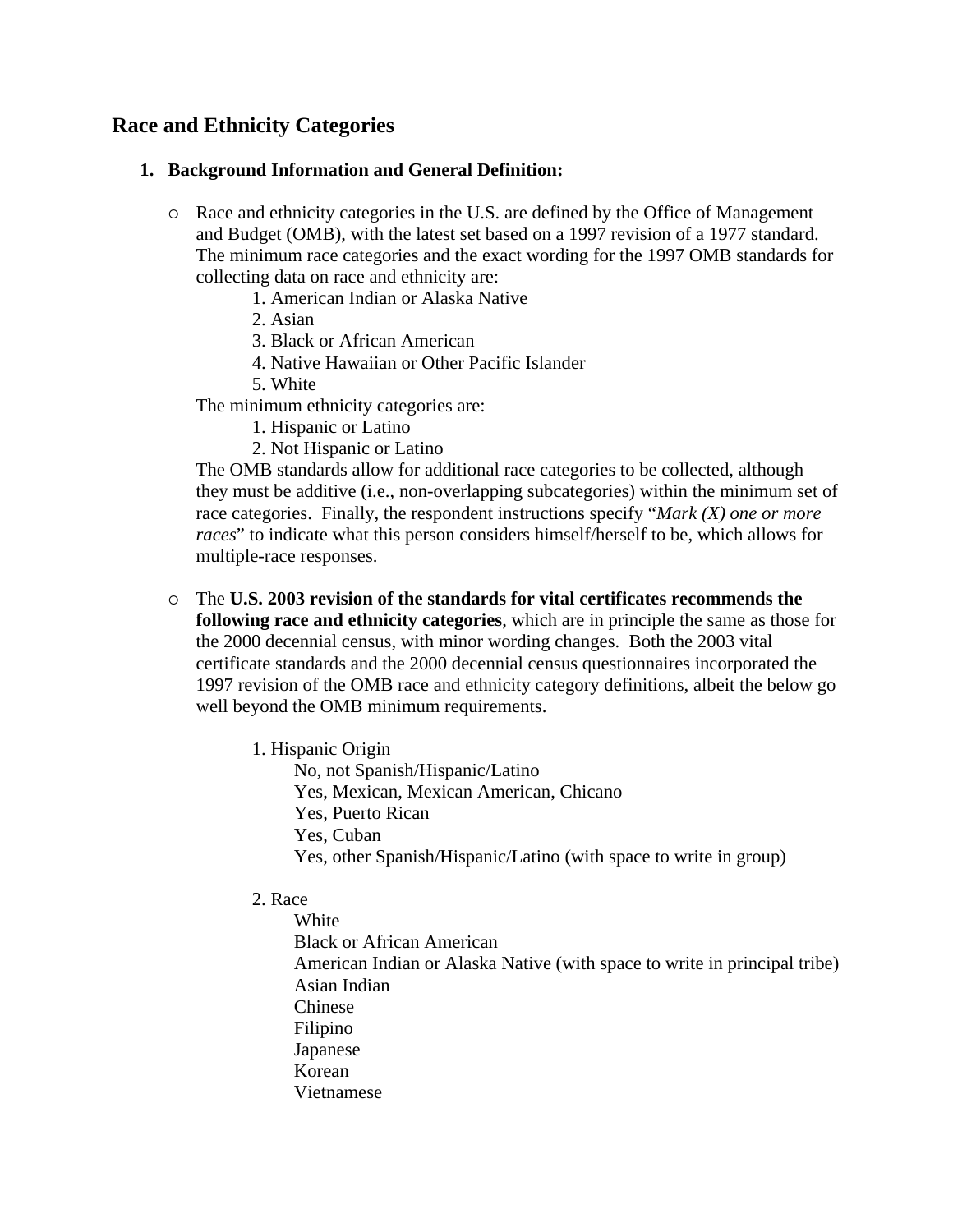Other Asian (with space to write in race) Native Hawaiian Guamanian or Chamorro Samoan Other Pacific Islander (write in race) Other (write in race)

- { Note that race and ethnicity categories are collected in two separate questions, with the ethnicity question being asked first.
- $\circ$  The current format allows for multiple-race reporting for an individual (e.g., white/Native Hawaiian) but not multiple ethnicities.
- $\circ$  Some states still use the older 1977 OMB standard for vital records collection.

1. Race

 American Indian or Alaskan Native Asian or Pacific Islander **Black White** 2. Hispanic Origin

 Hispanic origin Not of Hispanic origin

Instructions specified to mark *one race only*. Prior to the 2003 vital certificate revisions and the 2000 census, multiple race responses were not accepted. There were only four basic race categories (plus a fifth "Other") collected in the 1990 decennial census, for example. In the 2000 census when the instructions included "mark one or more races," there were 63 resulting race categories that included the permutations of multiple race responses from the five basic categories (plus a sixth "Other").

- { There is an issue of comparability when data are based on two sets of OMB race and ethnicity category definitions. NCHS, with the help of the Census Bureau, has made efforts to estimate the resulting respondent differences and mitigate the comparability issues at the national, state and county levels. Of course, this is essential for doing vital statistics by race category at the national level since different states submit their vital event data using either the one or the other set of definitions.
- { For birth certificates, currently the race of the newborn is not collected and, for reporting purposes, is based on the race of the mother, which she is to self-report.
- $\circ$  For death certificates, it is usually the responsibility of the funeral director to elicit race and ethnicity of the decedent from a family member or responsible party.

## **2. Common Usage (Purposes) in Vital Statistics:**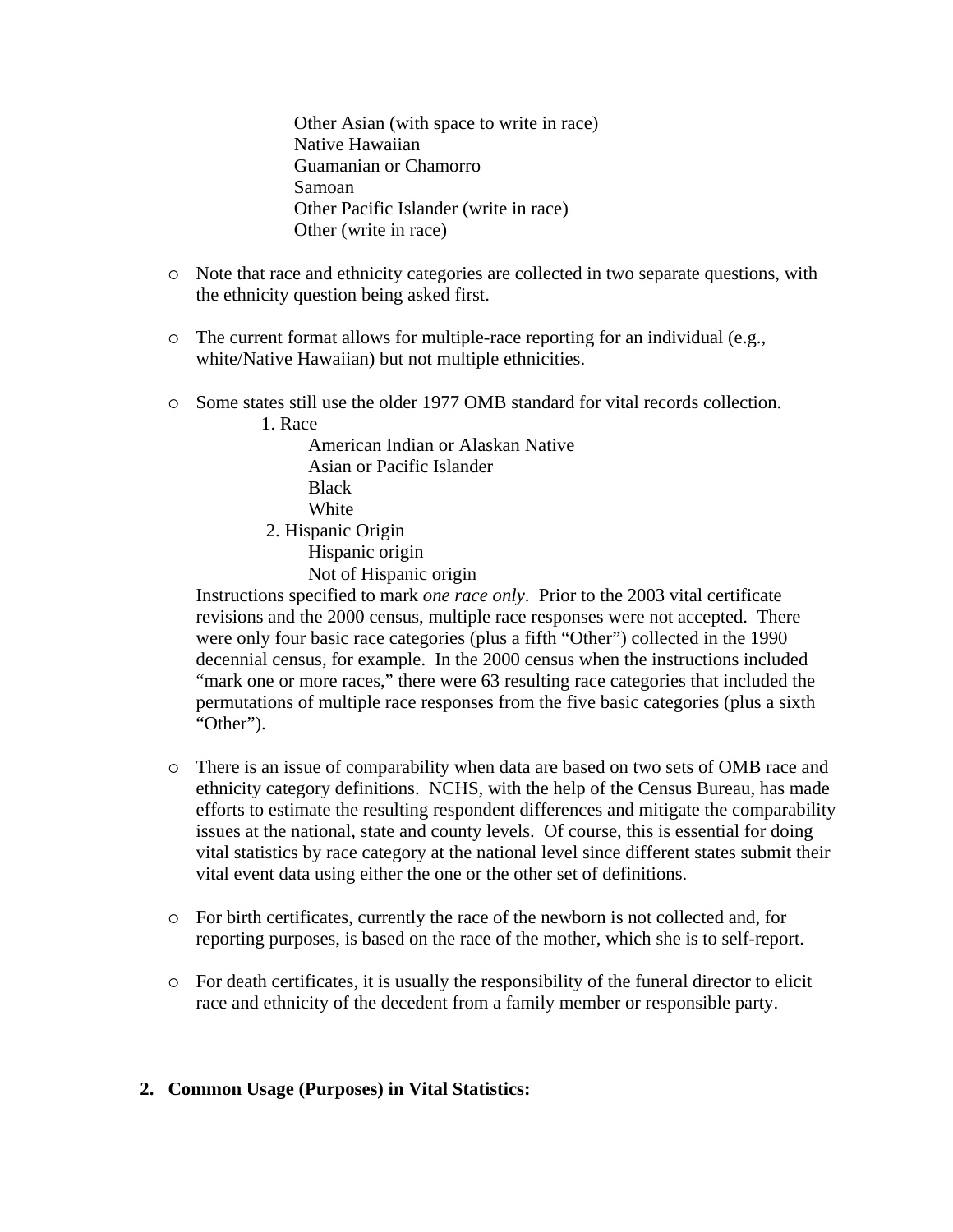- ${\circ}$  The use of race and ethnicity categories is predominant vital statistics in several ways. For example, the commonly cited measures of infant mortality rate, general fertility rate and life expectancy are often disaggregated by race and/or ethnicity.
- { The idea and use of **health disparities** is most often based on differences in health outcomes by race category. As such, several of CDC's Healthy People objectives focus on eliminating health disparities by race category.
- { Registration areas may collapse some of the collected race categories for tabulation purposes. This could include, as an extreme example, "white" and "other." It is recommended that "other" include the names of the other race categories included under this one name or at a minimum include the predominate race category within "other" in the name (e.g., "Black or African American and all other races").
- ${\circ}$  Although, according to OMB, the concepts of race and ethnicity represent two different dimensions of a population, they can be combined into categories such as African American Non-Hispanic or white Hispanic for tabulation purposes. For example, some of NCHS's published tables combine these two dimensions in reporting race and ethnicity data.

#### **3. Technical Notes:**

- { There are a few overarching points about OMB's race and ethnicity categories that should be kept in mind.
	- a. *These are data collection and tabulation constructs*. OMB has defined race and ethnicity categories universally for federal government purposes. As such, they do not represent or necessarily equate to other race category classification systems or typologies, such as those based on genotype or phenotype

b. *The primary purpose for the federal government to collect race and ethnicity category data is for enforcement and evaluation of laws prohibiting discrimination based on race or ethnicity (i.e., civil rights monitoring and enforcement, redistricting legislatures)*. This allows the federal government to collect data and tabulate statistics by race and ethnicity in a consistent and comparable manner, so as to permit meaningful measurement and to track progress or regress.

c. *Race and ethnicity data are based on self-reporting*. Although the race and ethnicity categories are explicitly defined by OMB, the respondents to Census Bureau questionnaires and the informants for state vital certificates are free to interpret the categories (and use their own mental templates of race and ethnicity) and answer any way they see fit.

d. *Tabulation categories are not universal*. While the race and ethnicity categories tabulated into statistics for civil rights monitoring and enforcement purposes are defined by OMB, for all other purposes, including vital statistics,